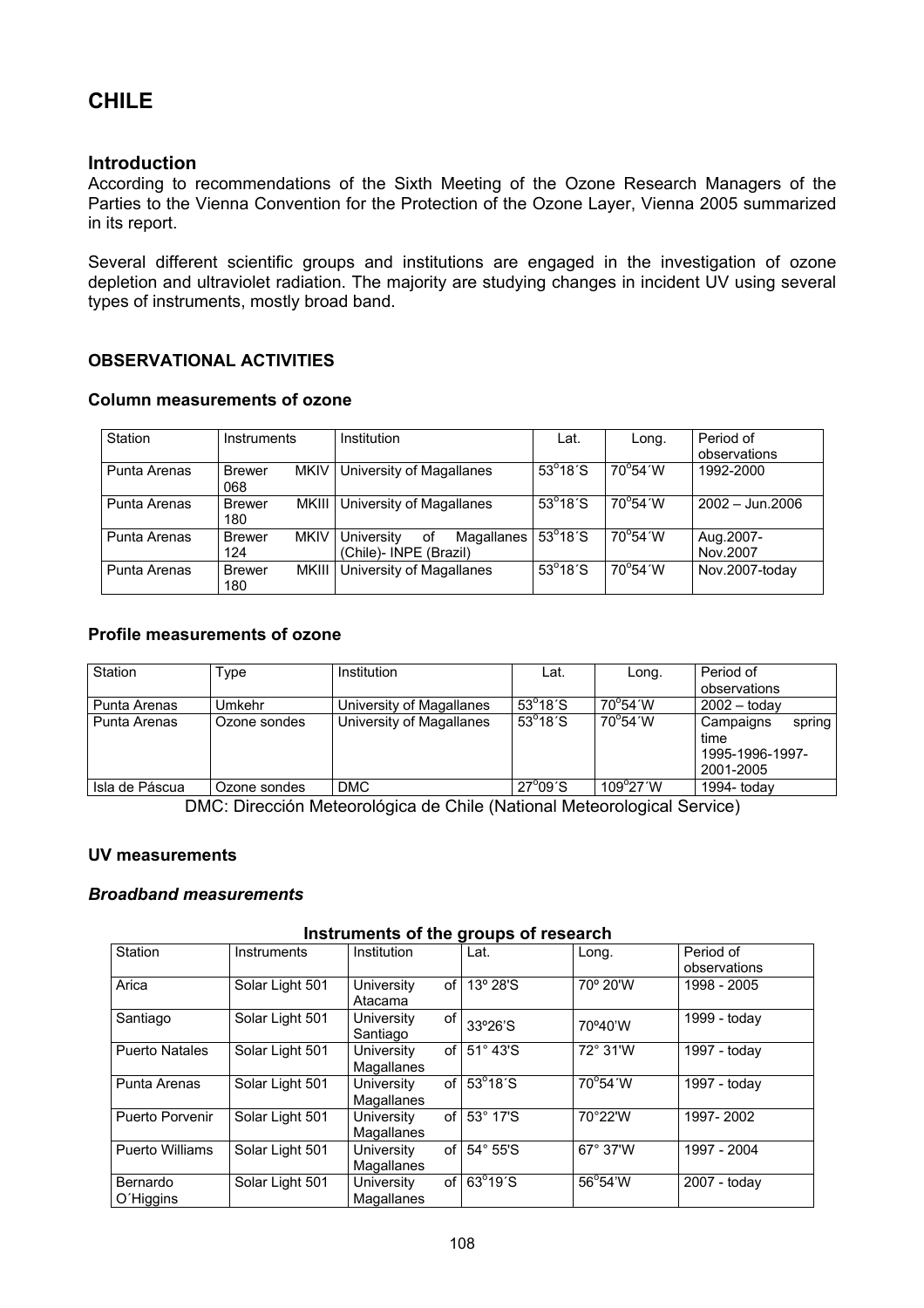| טווע וט אוטיסוו                                              |                                                                              |         |           |                 |                           |  |  |
|--------------------------------------------------------------|------------------------------------------------------------------------------|---------|-----------|-----------------|---------------------------|--|--|
| Station                                                      | Type                                                                         | Lat.    | Long.     | Elev.           | Period of<br>Observations |  |  |
| lquique                                                      | <b>Pyranometer YES</b><br>$UV - B$<br><b>Pyranometer EPPLEY</b><br>$UV(A+B)$ | 20°32'S | 70°19'W   | 52m             | $1998 -$ today            |  |  |
| San Pedro de<br>Atacama                                      | Pyranometer YES<br>$UV - B$                                                  | 22°55'S | 68°12'W   | 2450m           | $2006 -$ today            |  |  |
| Antofagasta                                                  | Pyranometer YES<br>$UV - B$                                                  | 23°27'S | 70°26'W   | 145m            | $2006 -$ today            |  |  |
| La Serena                                                    | Pyranometer YES<br>$UV - B$<br>Pyranometer EPPLEY<br>$UV(A+B)$               | 29°54'S | 71°12'W   | 25m             | $2003 -$ today            |  |  |
| El Tololo                                                    | Pyranometer<br>Kip-Zonen /Li-Cor UV - B                                      | 30°10'S | 70°48'W   | 2030m           | $1997 -$ today            |  |  |
| Valparaíso                                                   | <b>Biometer Solar Light</b>                                                  | 32°56'S | 71° 28'W  | 131m            | $2002 -$ today            |  |  |
| Cordillera Central                                           | Pyranometer<br>$UV - B$                                                      | 33°21'S | 70°15'W   | 3015m           | $2006 -$ today            |  |  |
| Santiago- Pudahuel                                           | Pyranometer YES<br>$UV - B$                                                  | 33°23'S | 70°47'W   | 475m            | $1992 - 2006$             |  |  |
| Santiago- Quinta<br>Normal                                   | Pyranometer YES<br>$UV - B$                                                  | 33°26'S | 70°40'W   | 520m            | $2006 -$ today            |  |  |
| Concepción                                                   | Pyranometer YES<br>$UV - B$<br>Pyranometer UV (A+B)                          | 36°46'S | 73°03'W   | 8m              | $2002 - today$            |  |  |
| <b>Puerto Montt</b>                                          | Pyranometer YES<br>$UV - B$<br><b>Pyranometer EPPLEY</b><br>$UV(A+B)$        | 41°25'S | 73° 05' W | 85m             | $2001 -$ today            |  |  |
| Coyhaique                                                    | Pyranometer YES<br>$UV - B$                                                  | 45°35'S | 72° 07' W | 310m            | $2001 -$ today            |  |  |
| Punta Arenas                                                 | <b>Pyranometer YES</b><br>$UV - B$                                           | 53°00'S | 70° 51' W | 37 <sub>m</sub> | $2001 -$ today            |  |  |
| Centro Meteorológico<br>Antártico Presidente<br>Eduardo Frei | Pyranometer YES<br>$UV - B$                                                  | 62°25'S | 58° 53' W | 10 <sub>m</sub> | $1992 - today$            |  |  |

# **Network of DMC**

#### *Narrowband filter instruments*

| Station                                | <b>Instruments</b> | Institution               | Lat.                      | Long.             | Period<br>0f<br>observations |
|----------------------------------------|--------------------|---------------------------|---------------------------|-------------------|------------------------------|
| Santiago                               | <b>GUV 511</b>     | University<br>of<br>Chile | 33°26'S                   | 70°40'W           | 1995 - today                 |
| Valdivia                               | <b>GUV 511</b>     | University<br>Austral     | $39^{\circ}48^{\circ}$ S  | $73^{\circ}$ 14'W | 1995 - 2007                  |
| Punta Arenas                           | <b>GUV 511</b>     | University<br>Magallanes  | $53^{\circ}18^{\prime}$ S | $70^{\circ}54'$ W | 1993 - today                 |
| Base Prof. Julio   NILU UV<br>Escudero |                    | University<br>Magallanes  | $62^{\circ}12^{\circ}S$   | 58°57'W           | 2005 - today                 |

# *Spectroradiometers*

| Station  | Instruments    | Institution                      | Lat.                         | Long.             | οf<br>Period |
|----------|----------------|----------------------------------|------------------------------|-------------------|--------------|
|          |                |                                  |                              |                   | observations |
| Valdivia | <b>SUV 100</b> | DMC-University Austral   39°48'S |                              | $73^{\circ}$ 14'W | 1997 - 2007  |
| Station  | Brewer         | MKIII   University               | of $53^{\circ}18^{\prime}$ S | $70^{\circ}$ 54'W | 2002 - todav |
|          | 180            | Magallanes                       |                              |                   |              |

# **Calibration activities**

**a) DMC-network**: The instruments of the DMC were compared and calibrated every two years in Valdivia, until 2005. The calibration of the year 2007 could not carry out, due to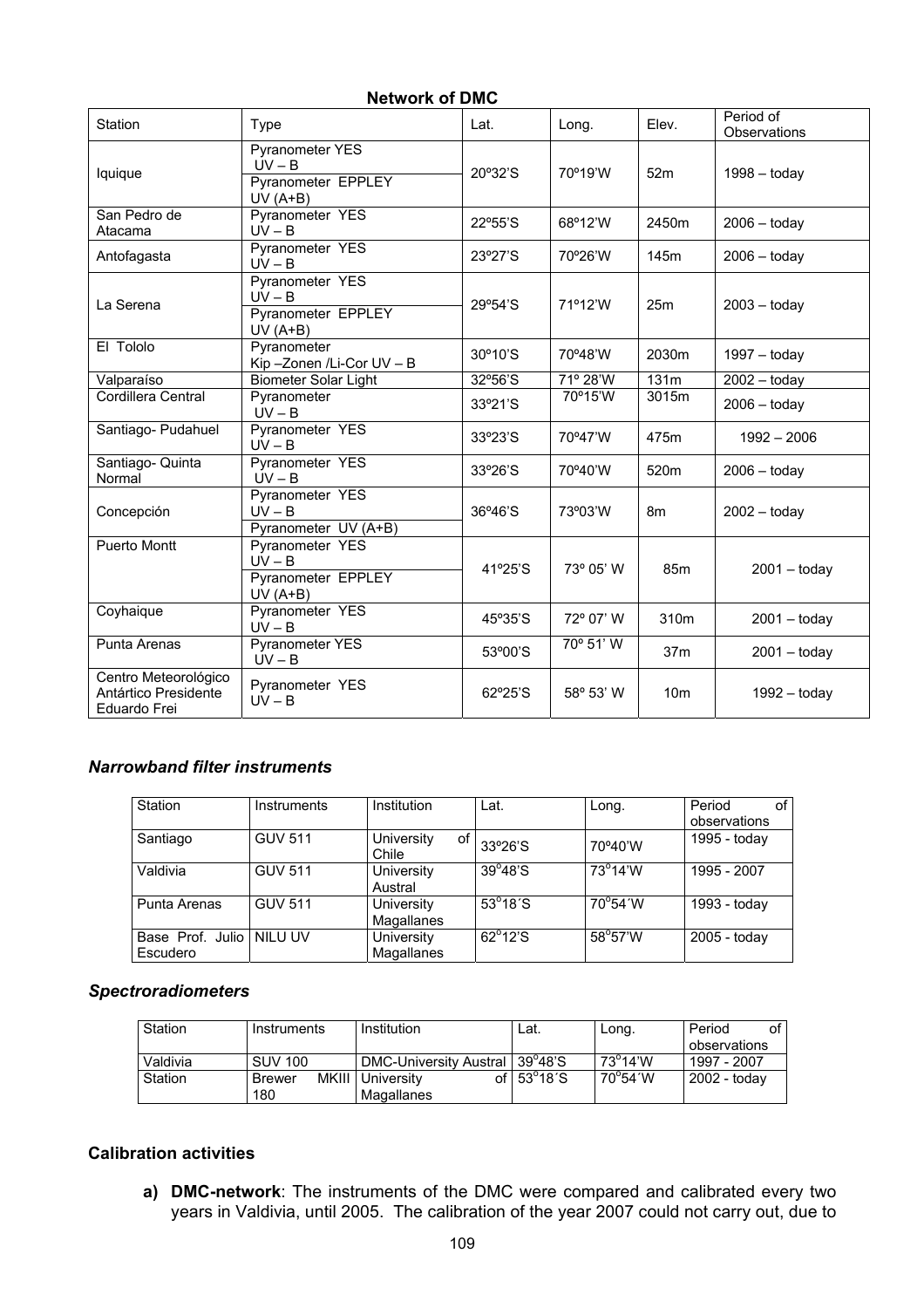the fact that a fire consumed the department of physics of the University of Valdivia, which caused the loss of valuable information and set of instruments, among them the spectroradiometer (patron instrument) and the pyranometers that were ready for calibration. In view of the cost of the spectroradiometer, reinstatement becomes difficult in the short term.

**b) BREWER 180 (Punta Arenas):** International Ozone Services Inc. (IOS) completed the ozone and UV calibration and service of two Brazilian (INPE) and one Chilean Brewer Spectrophotometer during period Nov. 21 – 26, 2007 at in Punta Arenas, Chile. The instruments #180 (local), #068 and #124 were calibrated and repair. The World Meteorological Organization (WMO) supported this project. All three instruments produced lower (~5%) ozone results initially with existing constants, when compared to the traveling Brewer #017.



**Figure 1: Brewer MKIII #180, MKIV#124, MKIV#068 and the traveling Brewer MKIV#017, during the calibration activities at Punta Arenas.** 

- **c) Biometers network (University of Magallanes):** The Solar Light instruments of the group of the University of Magallanes are calibrated once per year using the Brewer 180 located in Punta Arenas.
- **d) Narrowband GUV:** A Inter-comparison activity was carried out during the period 20-25 February, 2008 with the instruments GUV of Río Gallegos and Punta Arenas. This activity form part of the objectives of the binational project "PROJECT FOR STRENGTHENING THE CAPACITY TO MEASURE THE OZONE LAYER AND UV RADIATION IN THE SOUTHERN PATAGONIA, AND THE PROJECTION TOWARDS THE COMMUNITY" supported by the Japan International Cooperation Agency (JICA).

### **RESULTS FROM OBSERVATIONS AND ANALYSIS**

### **Results of Studies at Punta Arenas Chile (Lat. 53S, Long. 70W).**

The Brewer instrument has been operational at Punta Arenas from May 1992 until today, considering the Brewer #068 (1992-2000) and Brewer #180 (since year 2002). The Figure 2 shows the variation of the ozone column measured by Brewer from 1992 until 2007. The black line reefers to the running average (n=30) and the 220 UD threshold line is shown for reference.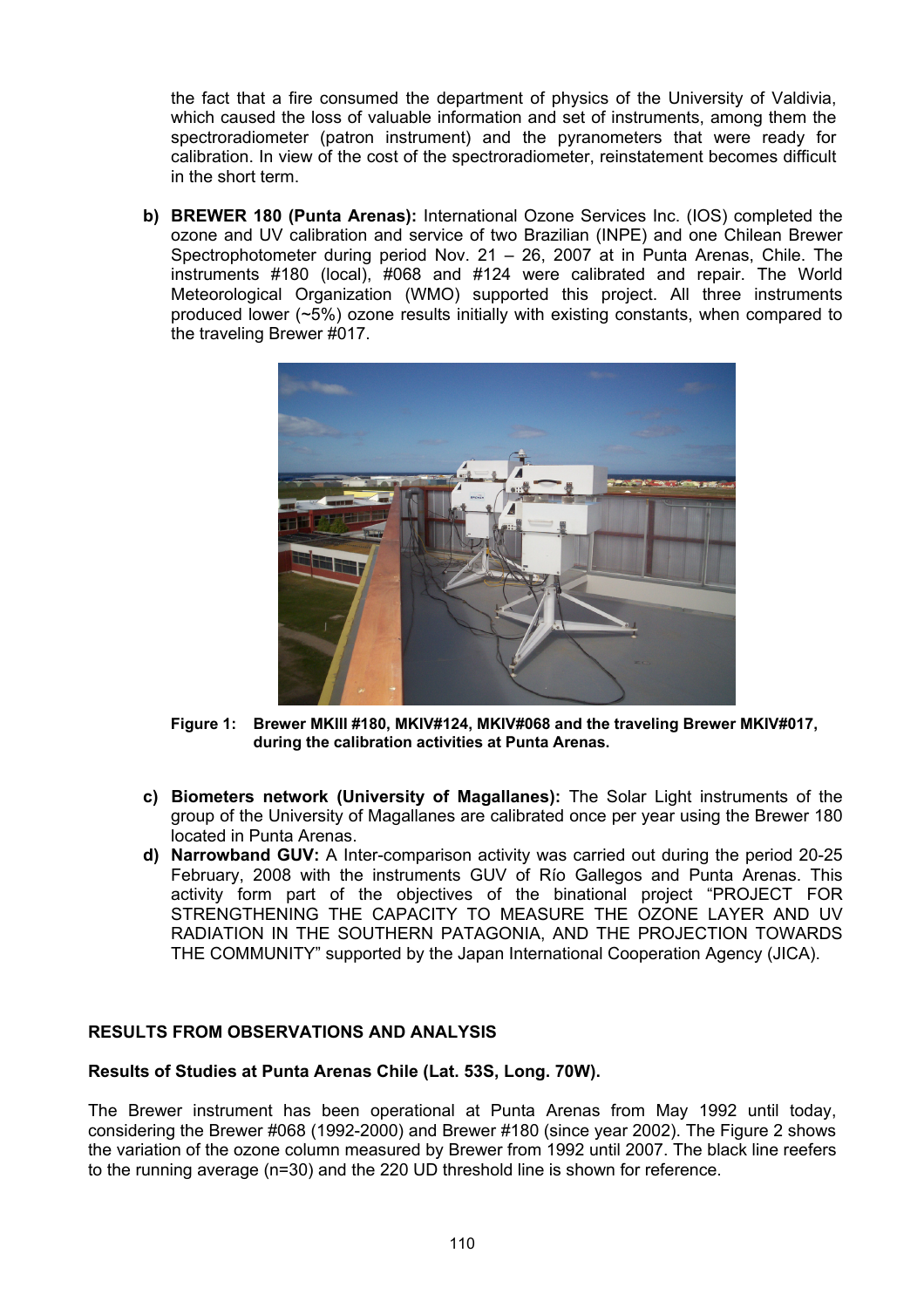

 **Figure 2: Daily and running average values of total column ozone over Punta Arenas Chile 1992-2007 obtained with Brewer spectroradiometer (No 068 and No. 180).** 

The number of days in which the Antarctic Ozone Hole (AOH) has been over the Magallanes region varies from year to year. Figure 3 shows the number of events of low ozone to Punta Arenas. The criteria for defining an event of low ozone is that ozone column (daily average) must be lower than the reference (mean monthly climatological values for Punta Arenas from TOMS overpass data for the period 1978-1987), minus twice the standard deviation of the mean (mean monthly -  $2\sigma$ ). The number of days per year is shown in part (a), after 1995 the higher frequency occurred in February of 1998 with 27 days. In the period of 1994-1999 there were many days of low ozone events during summer time. Between 2001 and 2003 there were fewer significant days showing a possible recuperation of the ozone over Punta Arenas. However, during 2004-2007 the days began to increase again.



**Figure 3: Number of days per year under the climatological (1978-1987) average minus two standard deviations.** 

#### **DISSEMINATION OF RESULTS**

#### **Data reporting**

• GUV-Network: The database of the GUV instruments are stored and maintained by each group, also exists an archive of all data (IAI) from all stations.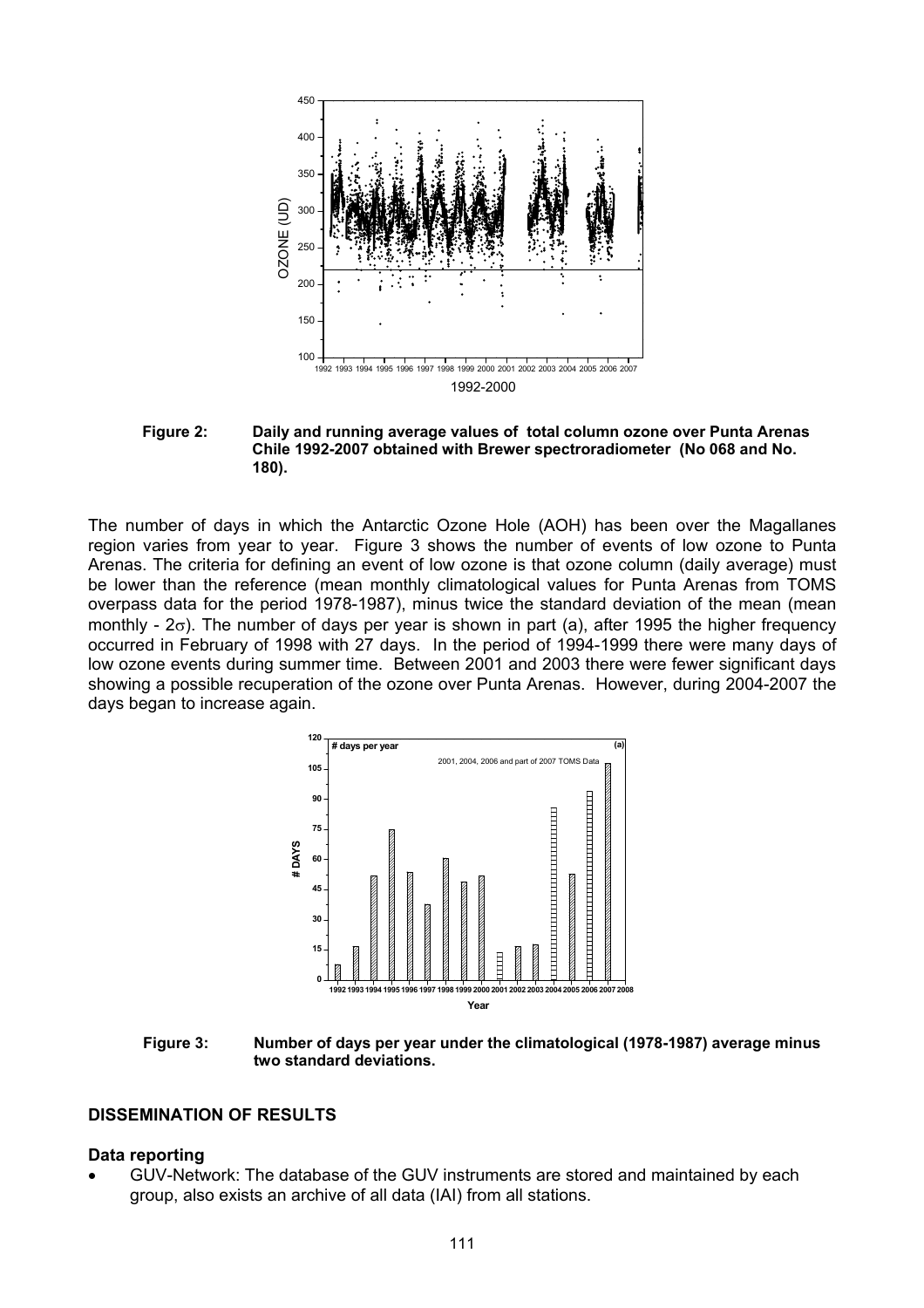- The UV-B data from DMC network and vertical ozone profile from Isla de Pascua are being regularly sent to the World Ozone Data Centre, Canada.
- The data from Brewer 180 in the course year will be sent to the WOUDC.

# **Information to the public**

- The National Meteorological Service (DMC) gives UV-Index forecast for all stations shown in 2.3.1.
- Since the summer of 1999 the Ozone Laboratory and RUV of the University of Magallanes provides a UV-Index daily forecast during spring and summer time.

#### **Relevant scientific papers**

*Casiccia, C.; F. Zamorano; A. Hernández, Erythemal irradiance at the Magellan´s región and Antarctic ozone hole 1999-2005, Atmósfera 21(1), p. 1-12, 2008.* 

- *Sanchez, F., [The relationship between the ozone layer and skin cancer](javascript:submit_form()), REVISTA MEDICA DE CHILE, Vol: 134(9) p.:1185-1190, 2006.*
- *Diaz S, Camilion C, Deferrari G, et al., [Ozone and UV radiation over southern South America:](javascript:submit_form())  [Climatology and anomalies,](javascript:submit_form()) PHOTOCHEMISTRY AND PHOTOBIOLOGY, Vol:82(4), p:834-843, 2006.*
- *Munakata N., et al., [Biological monitoring of solar UV radiation at 17 sites in Asia, Europe and South](javascript:submit_form())  [America from 1999 to 2004](javascript:submit_form()), PHOTOCHEMISTRY AND PHOTOBIOLOGY, Vol: 82(3), p:689-694, 2006.*
- *Huovinen P, Gomez I, Lovengreen C., [A five-year study of solar ultraviolet radiation in southern Chile](javascript:submit_form())  [\(39 degrees S\): Potential impact on physiology of coastal marine algae?](javascript:submit_form()), Vol:82(2), p:515-522, 2006.*
- *Cordero RR, Roth P, Georgiev A, et al. [Climatology of surface ultraviolet-radiation in Valparaiso, chile,](javascript:submit_form()) ENERGY CONVERSION AND MANAGEMENT Vol: 46(18-19), p:2907-2918, 2005.*
- *Diaz S, Booth CR, Armstrong R, et al. [Multichannel radiometer calibration: a new approach](javascript:submit_form()), APPLIED OPTICS, Vol:44(26), p:5374-5380, 2005.*

# **PROJECTS AND COLLABORATIONS**

# **UVO3PATAGONIA: PROJECT DESIGNED TO STRENGTHEN THE CAPACITY TO MEASURE THE OZONE LAYER AND UV RADIATION IN CHILEAN-ARGENTINE SOUTHERN**

**PATAGONIA, AND THE PROJECTION TOWARDS THE COMMUNITY,** supported by the Japan International Collaboration Agency (JICA)

The Ozone and Ultraviolet Radiation Laboratory, (Laboratorio de Ozono y Radiación Ultravioleta) LabO<sub>3</sub>RUV of the University of Magallanes, and the Center for Research into Lasers and Applications (Centro de Investigaciones en Láseres y Aplicaciones), CEILAP (CITEFA-CONICET), in Villa Martelli, in the Province of Buenos Aires, propose to carry out joint research and sociallyoriented activities aimed at the communities of Southern Patagonia, in relation to this important issue. These institutions have laboratories located 200 Km from one another: in Punta Arenas (Lat. 53°S; Lon. 70°54′W) and in Rio Gallegos where CEILAP has set up a mobile laboratory (Lat.51°55'S; Lon.69°14'W), both situated in the extreme south of the American continent where the AOH passes over.

#### **IPY: Study of the Mesosphere, Stratosphere and Troposphere Antarctica and its links South America.**

The MST – ASA is a study of the Mesosphere-Stratosphere-Troposphere using different techniques in the Brazilian Antarctic Station, Chile, Bolivia and Brazil.

This co-ordination will be directed toward ground-based experimental campaigns, with Radar, Spectrophotometers, radiometers, ECC sonde technique launched on balloons, to increase understanding of the Antarctic atmosphere and the teleconection to South America.

### **FUTURE PLANS**

• Under the project **UVO3PATAGONIA ,** supported by JICA during 2008 will be implement a long term program of continuous balloon sonde measurements to establish a profile of